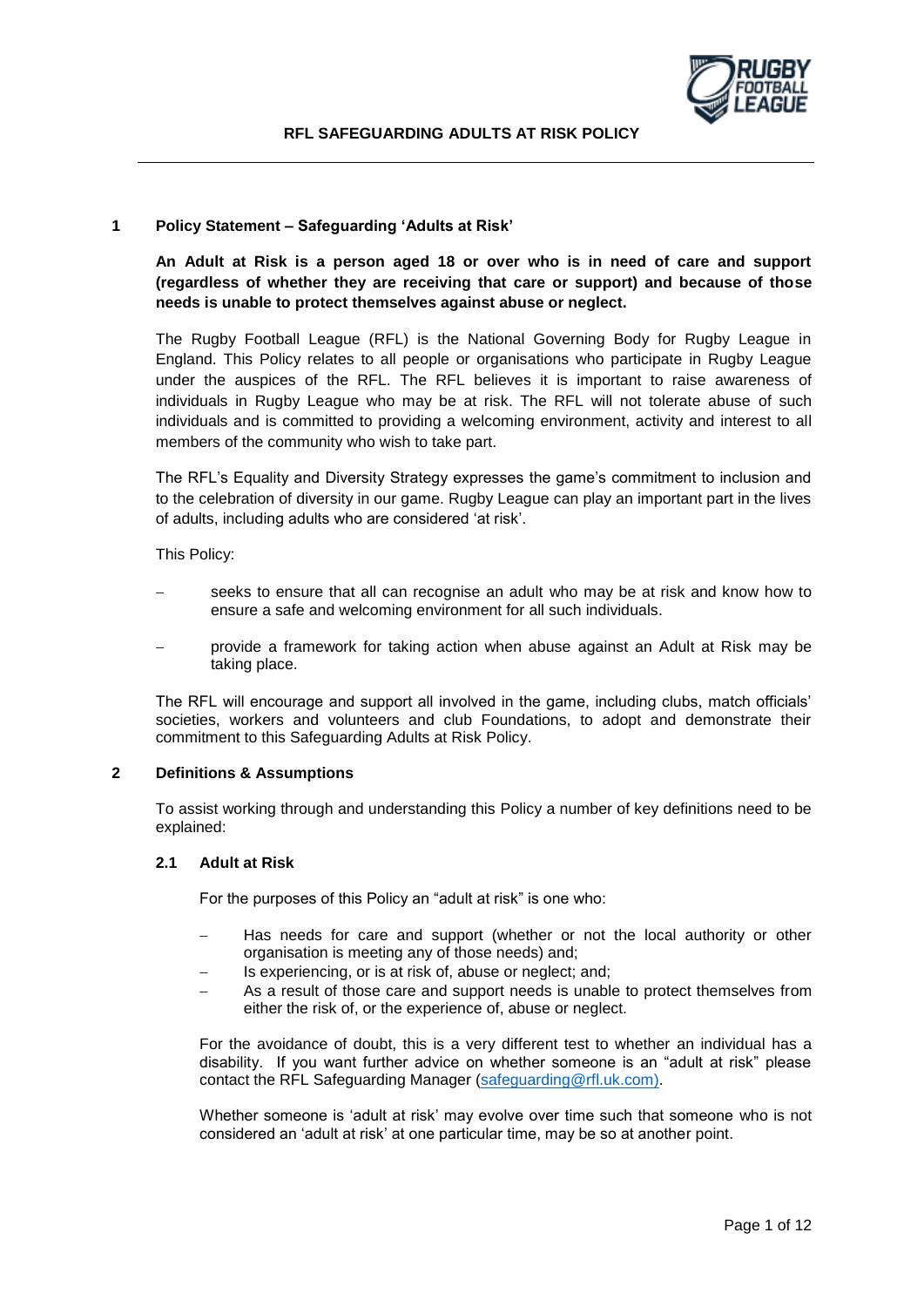

- **2.2 Abuse** is a violation of an individual's rights by another person or persons. See section 7 above for further explanations.
- **2.3 Adult** is anyone aged 18 or over.
- **2.4 Adult safeguarding** is protecting a person's right to live in safety, free from abuse and neglect.
- **2.5 Capacity** refers to the ability to make a decision at a particular time, for example when under considerable stress. The starting assumption must always be that a person has the capacity to make a decision unless it can be established that they lack capacity (MCA 2005).

#### **2.6 Are people with disabilities 'at risk'?**

No, the fact that an individual has a disability does not mean they are an 'adult at risk'. However, some adults with disabilities will have additional vulnerabilities which means that they are also an 'adult at risk'.

#### **3 RFL Commitment**

The RFL is committed to:

- welcoming people into the sport and providing a positive experience that is genuinely inclusive;
- making reasonable adaptations and adjustments in a flexible manner to allow people of different ability, disability and/or impairment to have positive experiences of Rugby League;
- taking action to protect adults involved in Rugby League that may be at risk;
- seeking ways to improve the safety and well-being of all 'adults at risk' who take part in Rugby League;
- emphasising that everyone in Rugby League has a responsibility to ensure the safety and well-being of all 'adults at risk' who take part;
- recognising that ability and disability can change over time, such that some adults may be additionally vulnerable to abuse, for example those who have a dependency on others or have different communication needs;
- recognising that a disabled adult may or may not be identified as an 'adult at risk';
- improving outcomes for 'adults at risk' by adhering to current legislation that supports the safeguarding of adults; and
- providing support and advice to everyone involved in Rugby League at all levels.

As part of this commitment the RFL will:

- Manage its services in a way which minimises the risk of abuse occurring;
- Support 'adults at risk' who are experiencing or have experienced abuse within the Game;
- Work with 'adults at risk' and other agencies to tackle any abuse that may occur within the Game;
- Seek ways to improve the safety and well-being of all 'adults at risk' who take part in Rugby League.

In achieving these aims the organisation will:

- Ensure that relevant staff and volunteers have access to and are familiar with this Safeguarding Adults at Risk policy and procedures and their responsibilities within it;
- Ensure concerns or allegations of abuse are always taken seriously;
- Ensure that referrals are made to the appropriate authorities in a timely manner;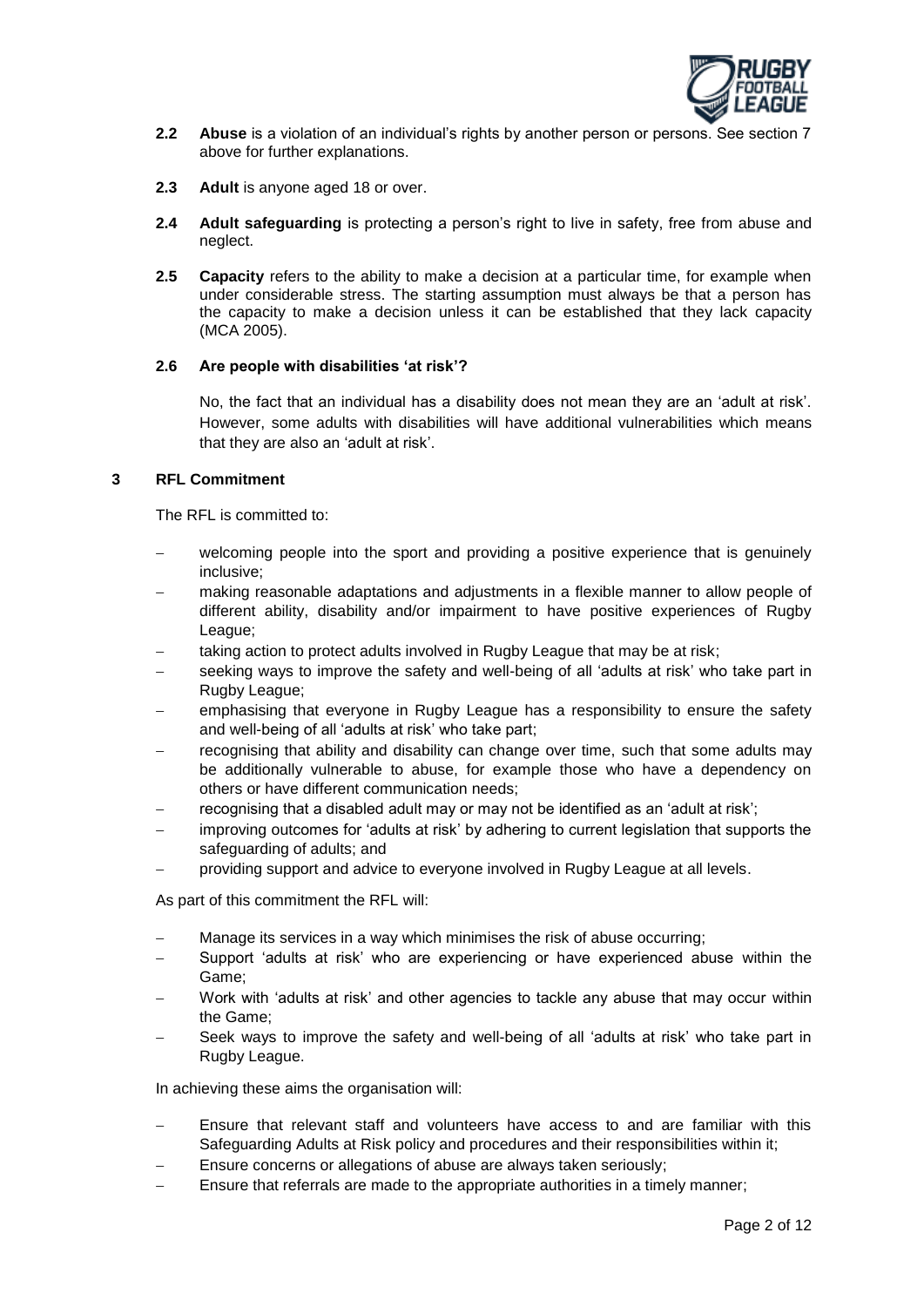

- Ensure appropriate guidance and training in relation to safeguarding adults is made available to staff and volunteers;
- Ensure that participants in Rugby League, their relatives and/or informal carers have access to information about how to report concerns or allegations of abuse;
- Ensure that the RFL Safeguarding Team provide support and advice;
- Ensure there is a named lead person to promote safeguarding awareness and practice within the organisation.

The RFL Safeguarding Manager: contact [safeguarding@rfl.uk.com](mailto:safeguarding@rfl.uk.com) 0113 237 5046 or 07595520610

#### **4 General Principles**

This Policy is based on the Definitions and Legal Framework set out in sections 8 and 9 below and the guidance and procedures are based on the following six principles of Adult Safeguarding:

- **4.1 Empowerment** People being supported and encouraged to make their own decisions and informed consent.
- **4.2 Prevention** It is better to take action before harm occurs.
- **4.3 Proportionality** The least intrusive response appropriate to the risk presented.
- **4.4 Protection** Support and representation for those in greatest need.
- **4.5 Partnership** Local solutions through services working with their communities. Communities have a part to play in preventing, detecting and reporting neglect and abuse.
- **4.6 Accountability** Accountability and transparency in delivering safeguarding.

#### **5 Overview**

The Safeguarding Adults at Risk policy has been developed to ensure that procedures are in place to protect adults, including those at risk, to seek to ensure that they are safe from harm and have an enjoyable Rugby League experience. It confirms that abuse will not be tolerated in Rugby League, and where possible abuse involves an 'adult at risk', this policy and procedures provide the framework for action.

#### **6 Responsibility**

This policy states that it is everyone's responsibility to ensure the safety and well-being of all participants so that they can enjoy Rugby League.

In addition, each club or organisation should decide based on its own circumstances and involvement in different programmes whether it should have a dedicated Adult Welfare Officer or whether the current Club Welfare Officer has the time and knowledge to cover the dual role. In either case the relevant Officer should be clearly identified in club literature and should receive relevant training.

For the RFL the Safeguarding Manager covers both Adults at Risk and Safeguarding children and young people and can be contacted in the case of any concerns or for advice at [safeguarding@rfl.uk.com](mailto:safeguarding@rfl.uk.com) or by telephone 0113 237 5046 or 07595520610.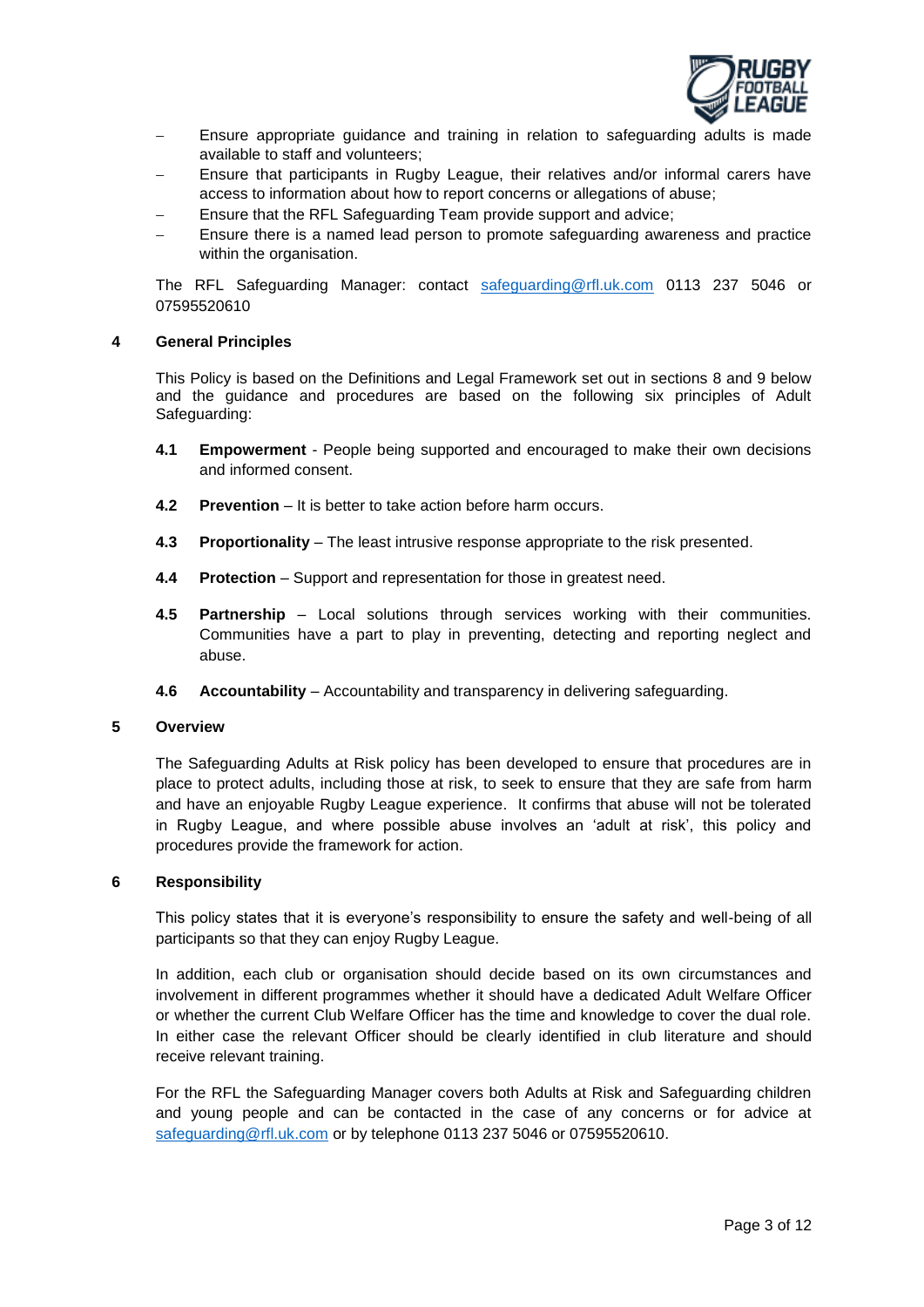

# **7 Best Safeguarding Adults at Risk Practice**

Everyone in Rugby League has the responsibility to be open and welcoming, and to reach out to all in the communities where our clubs are based.

Good practice in welcoming people includes making sure the club, team or squad explicitly states that new people are welcome, and that everyone is welcome.

There are already some examples of great practice where Rugby League has welcomed and embraced different communities – the rise in women, girls and disability Rugby League is testimony to this. We want to ensure that this welcome is extended to all communities, whatever their background.

## **7.1 Policies and Procedures**

## **7.1.1 Safer Recruitment**

Legally, anyone undertaking a role that involves contact with, or responsibility for, children or other vulnerable groups should be taken through a safer recruitment process. Adults at risk would be classed under the term 'vulnerable group'. Some individuals may not be suitable to work with adults at risk due to gaps in their understanding, skills or knowledge or due to previous concerns about conduct.

Rugby League clubs and organisations are only as good as the people who work and volunteer there. They should create a setting that makes everyone feel welcomed and safe. This can only be undertaken by ensuring that people are recruited as safely as possible. It is therefore essential that all clubs and organisations have effective recruitment and selection procedures for both paid staff and volunteers. These will help to screen out and discourage those who are not suitable from joining your club/organisation.

#### **7.1.2 DBS Applications**

Anyone who is working with Adults at Risk should have a DBS through the RFL which includes checking against the Barred from working with Adults list. It is important to distinguish between roles involving working with Adults at Risk and Children roles as the risk assessment criteria is different and includes for instance assessing for risk of fraudulent activity. Failure to do so is a breach of this Policy.

# **7.1.3 Other Checks**

The DBS disclosure and checking against the barred list, if appropriate to the role, is only one part of a safe recruitment process. In all cases regarding the vetting of paid and voluntary staff working in sport, standard best practice dictates that:

- a thorough checking of a person's qualifications and training attended;
- detailed application forms;
- robust interviews that include the opportunity for self-disclose and check safeguarding, equality and diversity knowledge and skills;
- checking references;
- thorough induction processes;
- verification of qualifications and experience; and
- risk assessment of concerning information,

all form the basis of safe recruitment and best practice when recruiting individuals to work with adults at risk.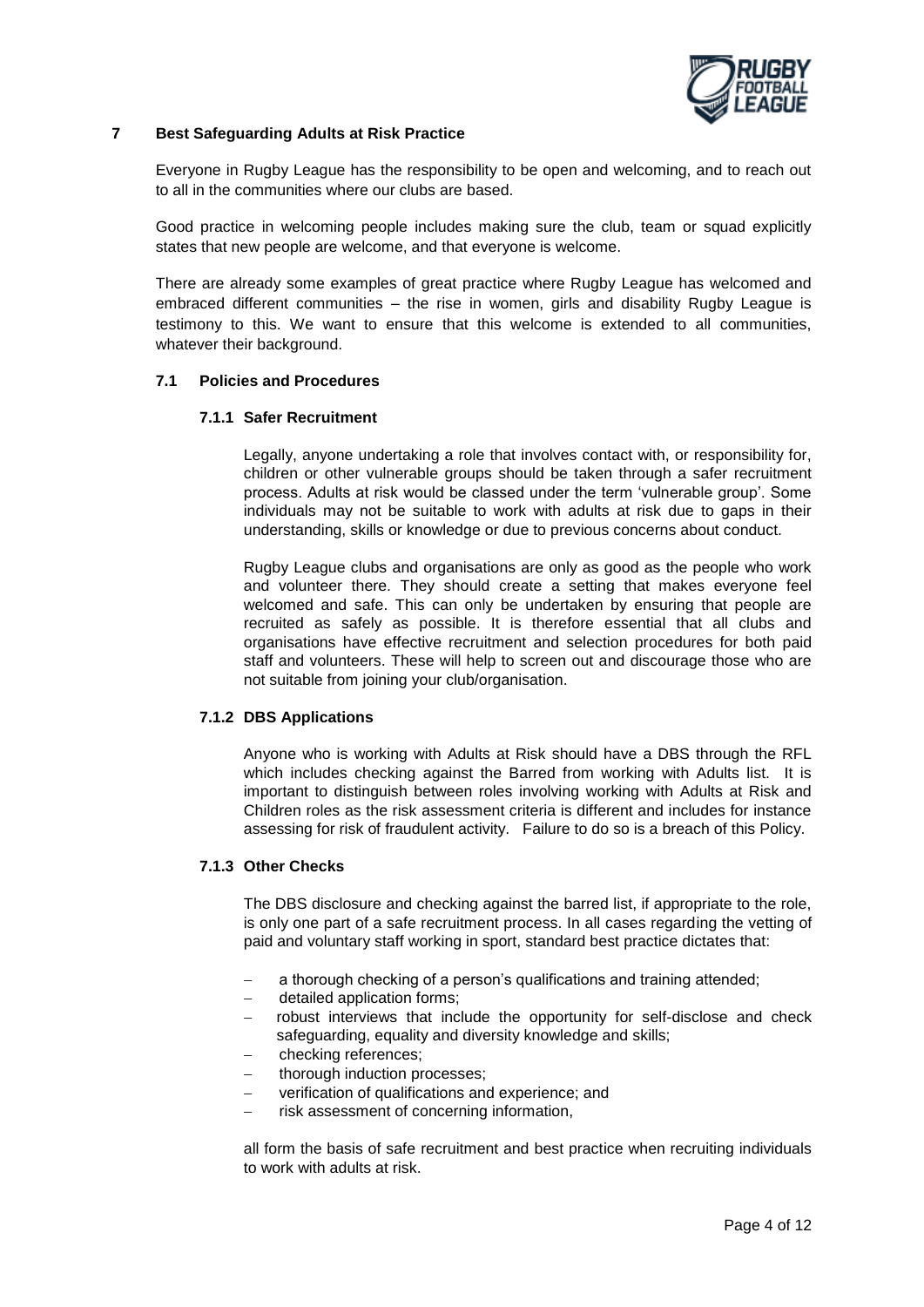

Then when people are in post there should be a probationary period and review and regular safeguarding training that includes safeguarding adults at risk.

### **7.2 Good practice**

Everyone should:

- Aim to make the experience of participating in Rugby League fun and enjoyable.
- Promote fairness and playing by the rules.
- Not tolerate the use of prohibited or illegal substances.
- Treat all adults equally and preserve their dignity; this includes giving more and less talented members of a group similar attention, time and respect.

The RFL expects that that coaches of adult players in environments in which there are or are likely to be Adults at Risk to:

- Adopt and endorse the RFL Coach Codes of Conduct;
- Abide by the RESPECT policy;
- Respect the developmental stage of each player and not risk sacrificing their welfare in a desire for team or personal achievement.
- Ensure that the training intensity is appropriate to the physical, social and emotional stage of the development of the player.
- Work with adults at risk, medical advisers and their carers (where appropriate) to develop realistic training and competition schedules which are suited to the needs and lifestyle of the player, not the ambitions of others such as coaches, team members, parents or carers.
- Build relationships based on mutual trust and respect, encouraging adults at risk to take responsibility for their own development and decision-making.
- Always be publicly open when working with adults at risk.
- Avoid coaching sessions or meetings where a coach and an individual player are completely unobserved.
- Avoid unnecessary physical contact with people. Physical contact (touching) can be appropriate so long as:
	- It is neither intrusive nor disturbing.
	- The player's permission has been openly given.
		- It is delivered in an open environment.
		- It is needed to demonstrate during a coaching session.
- Maintain a safe and appropriate relationship with players and avoid forming intimate relationships with players as this may threaten the position of trust and respect present between player and coach.
- Be an excellent role model by maintaining appropriate standards of behaviour.
- Gain the adult at risk's consent and, where appropriate, the consent of relevant carers, in writing, to administer emergency first aid or other medical treatment if the need arises.
- Be aware of medical conditions, disabilities, existing injuries and medicines being taken and keep written records of any injury or accident that occurs, together with details of treatments provided.
- Gain written consent from the correct people and fill out relevant checklists and information forms for travel arrangements and trips. This must be the adult themselves if they have capacity to do so.

Some Adults at Risk will be able to participate in Rugby League, in the way that they wish, with the minimum of support and adaptations required. Others will require a different approach that takes particular account of their needs and makes specific provision for these. A simple example of good practice is where a player with a learning disability has a playing 'buddy', a person who they can turn to for support, or if they have any questions about the session or game.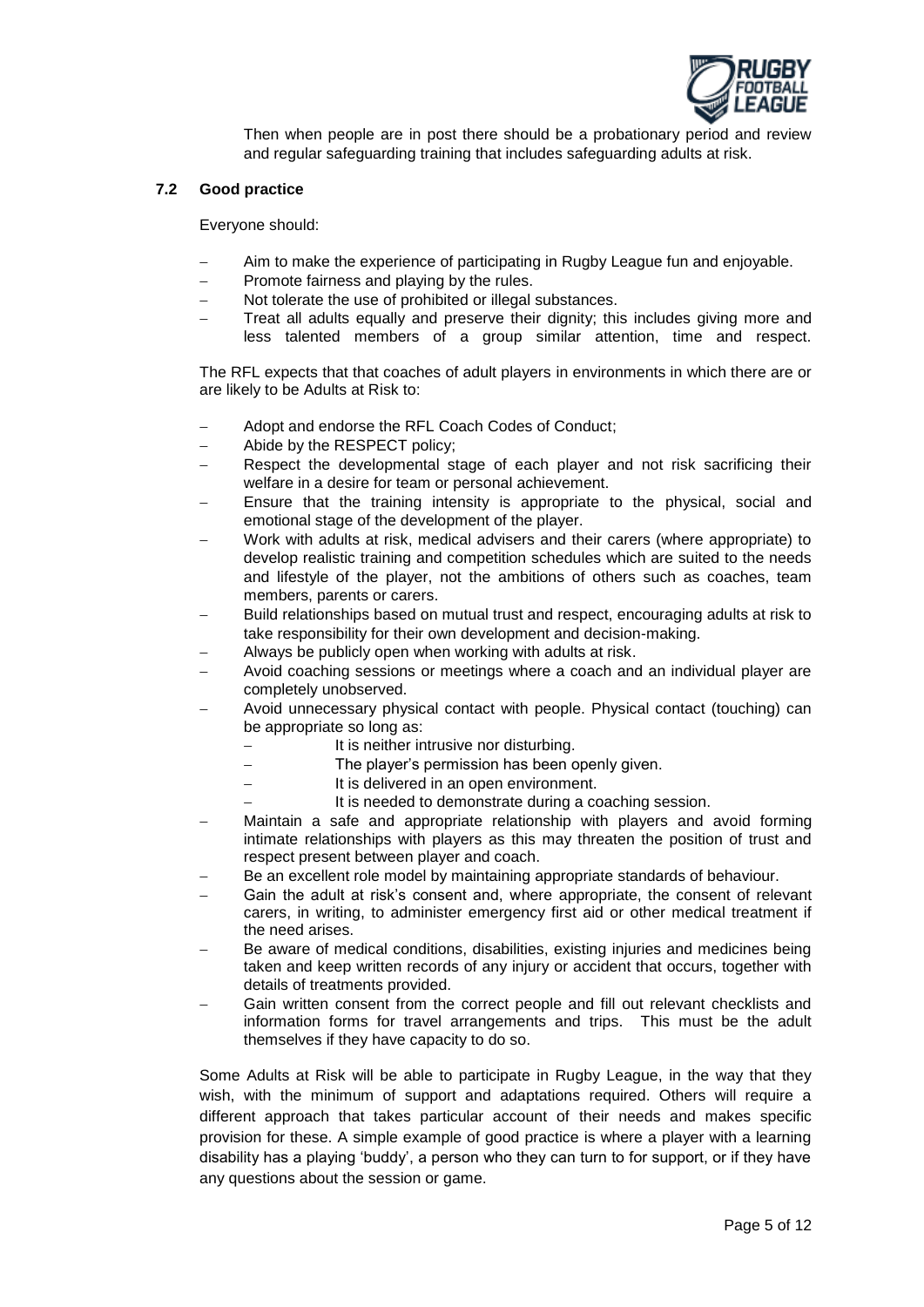

# **8 Recognising Abuse and Poor Practice**

# **8.1 Poor practice**

The following are regarded as poor practice and must be avoided:

- Unnecessarily spending excessive amounts of time alone with an individual adult.
- Engaging in rough, physical or sexually provocative games, including horseplay.
- Allowing or engaging in inappropriate touching of any form.
- Using language that might be regarded as inappropriate by the adult and which may be hurtful or disrespectful.
- Making sexually suggestive comments, even in jest.
- Reducing an adult to tears as a form of control.
- Letting allegations made by an adult go un-investigated, unrecorded, or not acted upon.
- Taking an adult at risk alone in a car on journeys, however short.
- Inviting or taking an adult at risk to your home or office where they will be alone with you.
- Sharing a room with an adult at risk.
- Doing things of a personal nature that adults at risk can do for themselves.

In some cases poor practice particularly when deliberate or persistent will be considered to be Abuse.

*Note: At times it may be acceptable to do some of the above, which can be justified in exceptional circumstances, such as taking an adult at risk alone in a car journey. In these cases, to protect both the adult at risk and yourself, seek written consent from the adult at risk and, where appropriate, their carers and ensure that the Lead Adult/Club Welfare Officer of your organisation is aware of the situation and gives their approval.* 

If, during your care, an adult at risk suffers any injury, seems distressed in any manner, appears to be sexually aroused by your actions, or misunderstands/misinterprets something you have done, report these incidents as soon as possible to another adult in the organisation and make a brief written note of it. Do not repeat the action that caused this reaction.

#### **8.2 Abuse**

In Rugby League, the following examples may cause concern that an adult may be 'at risk':

- A member of a learning disability squad being financially exploited by another member of the squad.
- A young woman confiding in her coach about a forthcoming holiday where she fears she will be married against her will.
- A coach who regularly neglects the individual needs of disabled participants when training.
- A player being 'groomed' for sexual abuse by his or her coach.
- A player who frequently has unexplained bruises and injuries, and who will not change with their team-mates.

# **8.3 Reporting**

Occasionally an individual may need protecting.

If an 'adult at risk' may require the protection of either the Police or Social Care Safeguarding Services, either because of something happening inside or outside of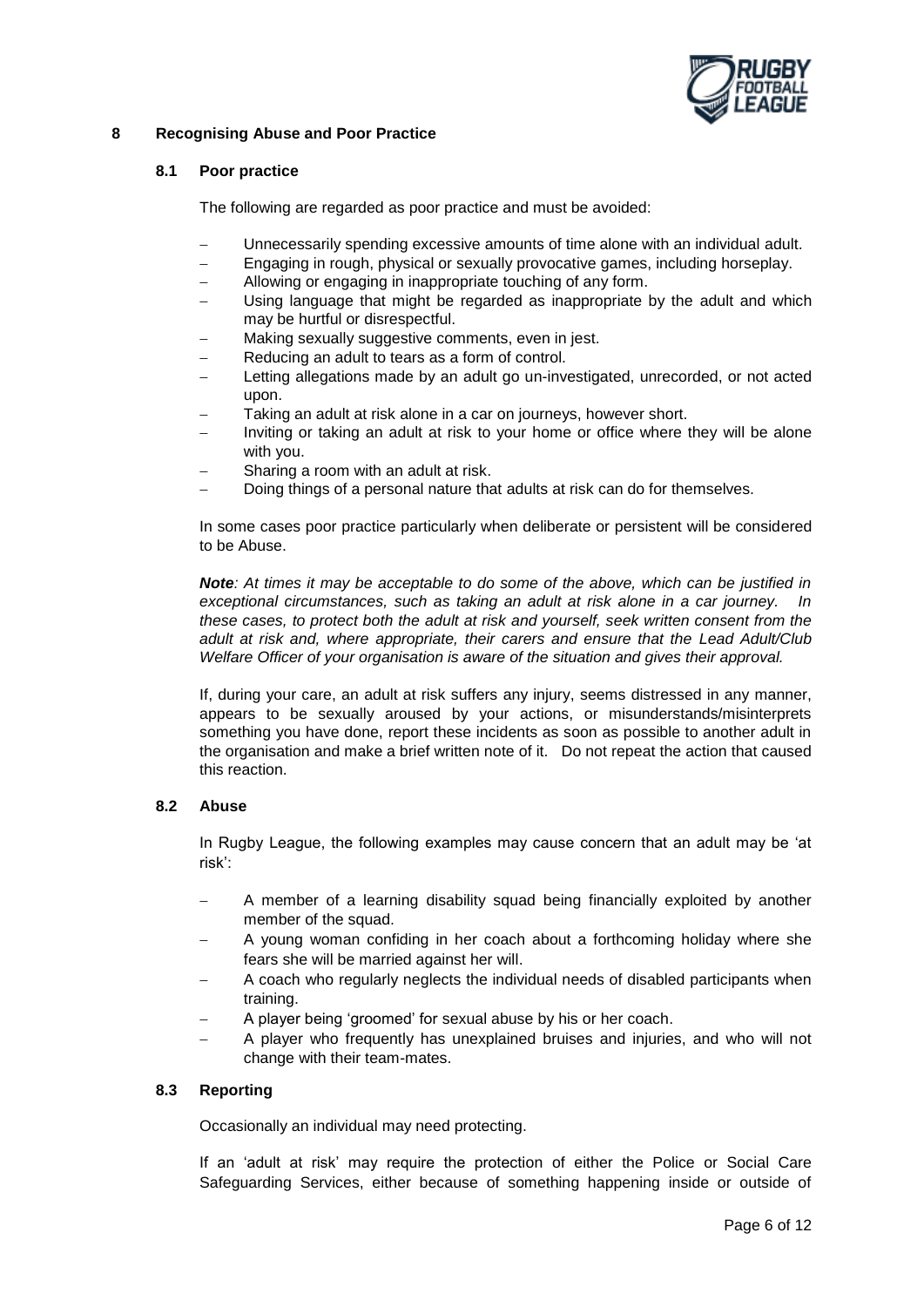

Rugby League, in an emergency this should be reported to the appropriate Service immediately and the RFL Safeguarding Team should be informed.

An example of good practice in passing concerns to the RFL Safeguarding Team would be where an 'adult at risk' has informed somebody that they are receiving text messages from another player that are sexually explicit and unwelcome.

If it is unclear whether or not the individual would meet the definition of 'at risk', the information should be shared with the RFL Safeguarding Team, who will help make the decision.

Where an adult does not meet the definition of 'at risk', either because they do not have a health or social care need, or it does not prevent them protecting themselves, then the matter can be dealt with as a complaint, but with appropriate levels of support provided depending on the adult's particular needs. The RFL Safeguarding Team can advise on what sort of support may be appropriate.

Where a potential offence has been committed (as in the texting example above), the complainant should always be advised of their right to contact the police in the first instance, and advice sought from the RFL Safeguarding Team.

In any case and in all situations, if it is thought that a crime may be currently being committed, or in an Emergency situation, dial 999 and inform the police.

Any individual becoming aware that an adult may be suffering abuse, whether or not they meet the definition of 'adult at risk' has a responsibility to raise their concern with somebody: a relevant officer at the club / team / squad, , with the Police or with local Social Services.

#### **8.4 Recognising the Different Types of Abuse of Adults at Risk**

The majority of adults, including 'adults at risk' live a life free from harm and abuse; however, some do suffer abuse. This is usually carried out by a family member, close family friend or person in a position of trust. Everyone involved in Rugby League is encouraged to be vigilant to such abuse. Any or all of the different types of abuse may be perpetrated as the result of deliberate intent, negligence or ignorance.

It can be difficult to distinguish poor practice from abuse, whether intentional or accidental.

It is not the responsibility of any individual involved in a Club to make judgements regarding whether or not abuse is taking place, however, all involved in Rugby League personnel have the responsibility to recognise and identify poor practice and potential abuse within a Rugby League setting, and act on this if they have concerns.

| Physical abuse | This may include hitting, slapping, shaking, throwing, pushing, kicking, |
|----------------|--------------------------------------------------------------------------|
|                | biting, or otherwise causing physical harm to an individual. Physical    |
|                | harm may also be caused by the misuse of medication, inappropriate       |
|                | restraint, or inappropriate sanctions;                                   |
|                | Rugby League: examples would be incidents of violence such as the        |
|                | shoving and jostling of opponents, or where the nature and intensity of  |
|                | training or matches does not take account of an individual's needs,      |
|                | circumstances or health, to the point where they experience harm or      |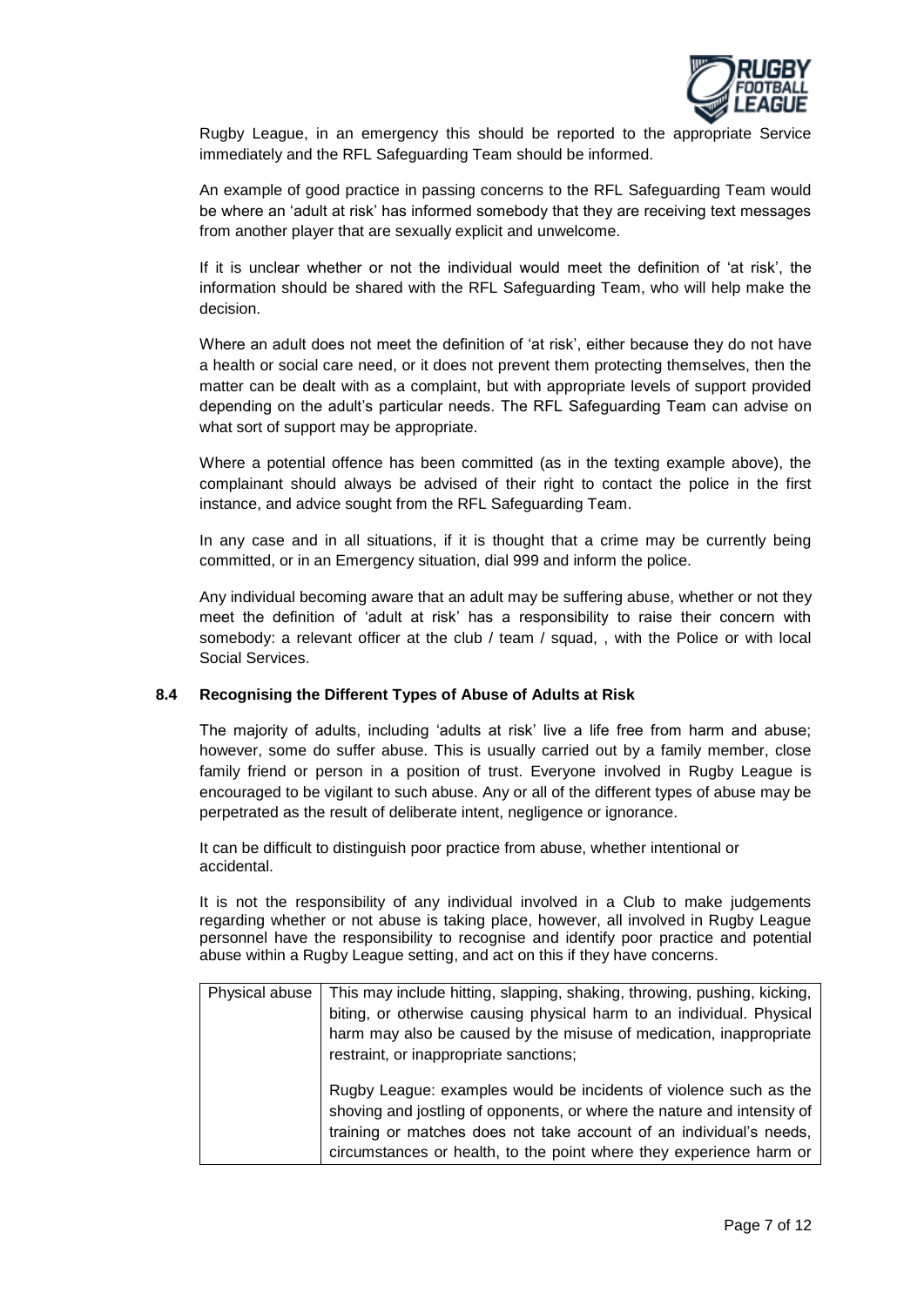

|                                                                           | distress.                                                                                                                                                                                                                                                                                                                                                                                                                                                                                                                                                                                                                                                                                               |
|---------------------------------------------------------------------------|---------------------------------------------------------------------------------------------------------------------------------------------------------------------------------------------------------------------------------------------------------------------------------------------------------------------------------------------------------------------------------------------------------------------------------------------------------------------------------------------------------------------------------------------------------------------------------------------------------------------------------------------------------------------------------------------------------|
| Emotional<br>abuse                                                        | This may include bullying, threats of harm or abandonment,<br>deprivation of contact, humiliation, blaming, controlling, intimidation,<br>coercion, harassment, verbal abuse, isolation or withdrawal from<br>services or supportive networks;<br>Rugby League: emotional abuse may occur if people are subjected to<br>undue or repeated criticism, name-calling, bullying, humiliation,<br>threats, blame, sarcasm, or any discriminatory abuse, or because of<br>unrealistic pressure to perform to expectations that are beyond their<br>potential.                                                                                                                                                 |
| Sexual abuse                                                              | This may involve forcing or enticing an individual to take part in sexual<br>activities (directly or indirectly) to which the individual has not<br>consented or could not consent or was pressured into consenting.<br>This can include compelling 'adults at risk' to listen to or take part in<br>talk of a sexual nature. Sexual abuse can occur through social media<br>activity.<br>Rugby League: examples would range from the sharing<br>of<br>inappropriate jokes to the discomfort of individuals, through to<br>activities of a criminal nature.                                                                                                                                             |
| Financial<br>abuse                                                        | includes theft, fraud, exploitation, pressure in connection with wills,<br>property or inheritance or financial transactions, or the misuse or<br>misappropriation of property, possessions or benefits.<br>Rugby League: an example in Rugby League would be an individual<br>with a learning disability who is always expected to buy drinks for his<br>'mates', (see Mate Crime below) or exploited by being expected to<br>host after match gettogethers at his/her house at his/her expense.                                                                                                                                                                                                       |
| 'Mate Crime'                                                              | 'Mate Crime' is the phenomenon of people with disabilities being<br>groomed by those who pretend to be their friends before being<br>exploited by them financially, physically or sexually.<br>Rugby League: an 'adult at risk' might be exploited by his or her peer<br>group by being asked always to pay for after match drinks or always<br>asked to do things on behalf of the group - which others are not e.g.<br>pack the kit bags of other players after a game                                                                                                                                                                                                                                |
| Social<br>media,<br>electronic<br>communication<br>online<br>and<br>abuse | Abuse can occur through social media; this may be difficult to detect.<br>It is important to remember that the type of abuse that can occur<br>through social media always includes emotional and psychological<br>abuse and can include sexual and financial abuse. Some examples of<br>abuse that can occur through social media include:<br>Unwanted sexual text messages (sexual abuse);<br>$\overline{\phantom{0}}$<br>Unwanted communication (emotional abuse);<br>$\overline{\phantom{0}}$<br>Inappropriate messaging; (emotional and sexual abuse);<br>$\qquad \qquad -$<br>Requests for money (financial abuse);<br>-<br>Harassment (emotional abuse);<br>-<br>Intimidation (emotional abuse); |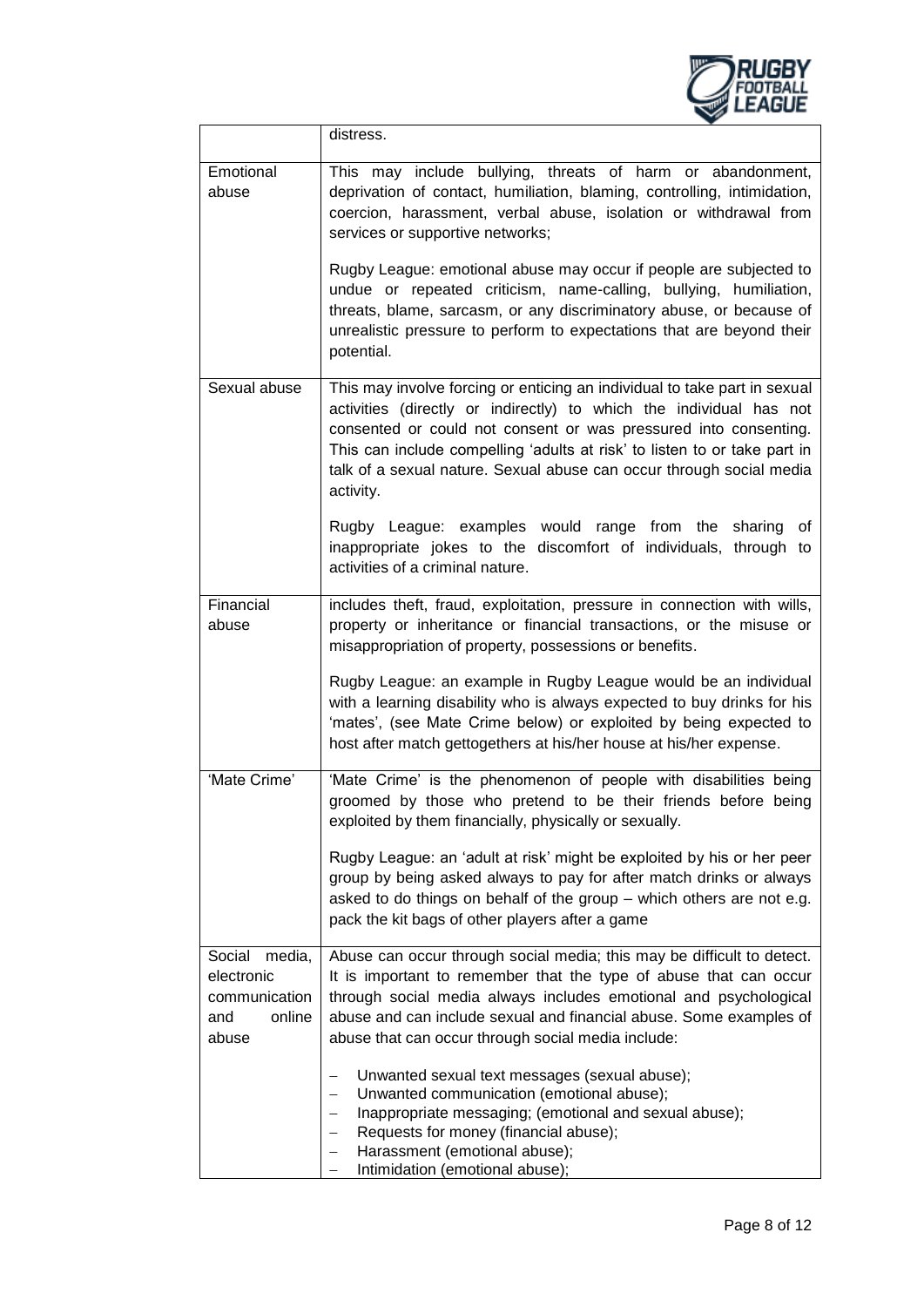

|                                          | Sexual coercion (sexual abuse);<br>Stalking (emotional abuse); and<br>Cyber-bullying (emotional abuse)                                                                                                                                                                                                                                                                                                                                                                                                                                                                                                                                                                                                                                                        |
|------------------------------------------|---------------------------------------------------------------------------------------------------------------------------------------------------------------------------------------------------------------------------------------------------------------------------------------------------------------------------------------------------------------------------------------------------------------------------------------------------------------------------------------------------------------------------------------------------------------------------------------------------------------------------------------------------------------------------------------------------------------------------------------------------------------|
| Neglect<br>and<br>acts<br>0f<br>omission | includes ignoring medical or physical care needs, failure to provide<br>access to appropriate health, social care or educational services, the<br>withholding of necessities such as medication, adequate nutrition and<br>heating.                                                                                                                                                                                                                                                                                                                                                                                                                                                                                                                           |
|                                          | Rugby League: neglect may be either intentional or unintentional. It<br>could include situations such as officials not giving players appropriate<br>breaks on hot days or coaches not taking a player's injury seriously<br>and asking them to continue playing.                                                                                                                                                                                                                                                                                                                                                                                                                                                                                             |
| Discriminatory<br>abuse                  | includes abuse or ill-treatment based on a person's 'protected<br>characteristics' under the Equality Act 2010.                                                                                                                                                                                                                                                                                                                                                                                                                                                                                                                                                                                                                                               |
|                                          | Rugby League: In Rugby League this type of abuse is often difficult to<br>detect and it may not always be clear as to who is the perpetrator.<br>Discrimination can be based on age, disability, ethnicity, gender,<br>gender reassignment, HIV status, marital or civil partnership status,<br>pregnancy or maternity, religion or sexual orientation, all of which are<br>'protected characteristics' under the Equality Act 2010.                                                                                                                                                                                                                                                                                                                          |
|                                          |                                                                                                                                                                                                                                                                                                                                                                                                                                                                                                                                                                                                                                                                                                                                                               |
|                                          | 'Adults at risk' may also be seen to discriminate against each other,<br>for example, using their disability as a joke with other disabled<br>players. It is important to remember that the emotional impact of this<br>type of joking or 'banter' on the other player is not always evident and<br>may constitute emotional abuse. It also sets a level of expectation<br>amongst others who may hear or see this behaviour, as being an<br>acceptable way to address someone with a disability. This is not<br>acceptable in Rugby League and needs to be addressed straight<br>away. In all of the above circumstances the RFL Compliance Manager<br>may issue or direct anyone else to issue a formal charge for a breach<br>of the RFL Operational Rules |
| Institutional<br>abuse                   | This mainly refers to neglect and poor professional practice. This may<br>take the form of isolated incidents of poor or unsatisfactory<br>professional practice, through to pervasive ill treatment or gross<br>misconduct. Repeated instances of poor care may be an indication of<br>more serious problems.                                                                                                                                                                                                                                                                                                                                                                                                                                                |
|                                          | Rugby League: Institutional abuse could occur due to poor<br>management or practice causing harm. Within Rugby League an<br>example might be where management put the success of a team<br>before, and without due care and attention for, the health and well-<br>being of individual players.                                                                                                                                                                                                                                                                                                                                                                                                                                                               |
| Other<br>issues<br>outside Rugby         | Other issues outside Rugby League may be relevant. These may<br>include:                                                                                                                                                                                                                                                                                                                                                                                                                                                                                                                                                                                                                                                                                      |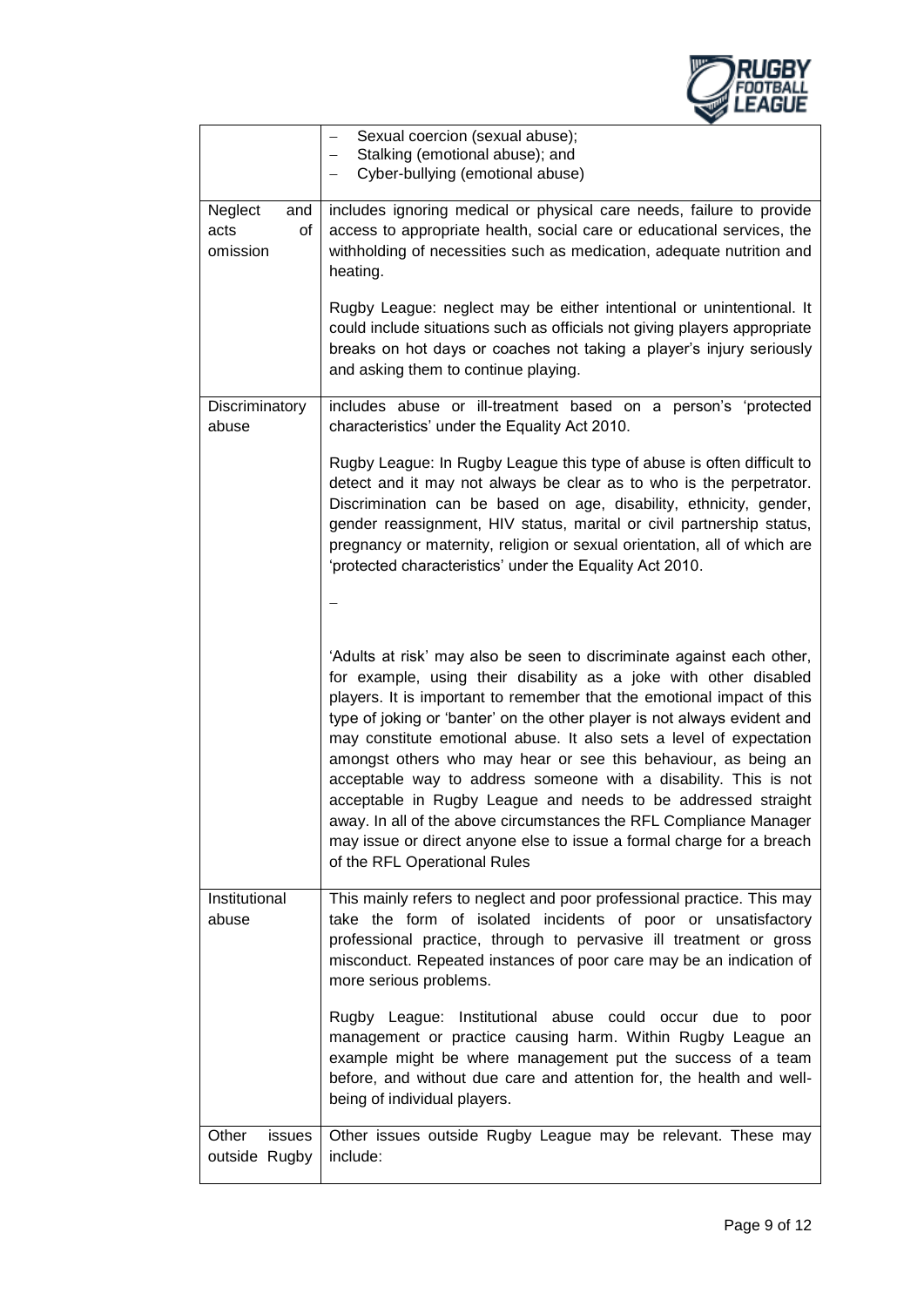

| League | Self-neglect or self-harm                                  |
|--------|------------------------------------------------------------|
|        | Hate crime                                                 |
|        | Harassment and Intimidation                                |
|        | Domestic abuse (including forced marriage and honour-based |
|        | crime)                                                     |
|        | $-$ Human trafficking                                      |
|        | Abuse by another 'adult at risk'                           |
|        | Abuse by children                                          |
|        | Exploitation by people who promote violence                |

## **8.5 Frequently Asked Questions**

#### **8.5.1 Why don't 'adults at risk' always report abuse?**

Often adults feel disempowered and unable to speak about abuse that may be occurring to them. This is often due to fear about what people will say or being upset at not being able to resolve the situation for themselves.

# **8.5.2 What are my responsibilities? When should I report a risk?**

You are not required to make assessments of whether someone is at immediate risk of harm or is likely to suffer harm. This is something for statutory agencies such as Police and Social Care to assess.

Your responsibility is to report any concerns you may have and to report anything you may have witnessed. In an emergency you should report to statutory agencies immediately alternatively you can ask the RFL Safeguarding Manager to report on your behalf where this will not cause unacceptable delay.

If you fail to respond and report a concern, an 'adult at risk' may continue to suffer harm.

# **8.5.3 What should I do if I am worried about an adult in Rugby League who may be an 'adult at risk'?**

You should share your concerns with someone suitable. If your club, team or squad has a designated Adult Welfare Officer, share your worries with them and agree a course of action. If there is nobody at the club you feel comfortable sharing your worries with, please contact the Safeguarding manager at the RFL: [safeguarding@rfl.uk.com](mailto:safeguarding@rfl.uk.com)

Or by telephoning 0113 237 5046/07595520610

Somebody needs to talk to the person concerned, to let them know you are worried and ask them if they would like to talk to you or to someone else. (They have the right to say 'no')

# **8.5.4 What should I do if I am worried about the safety of an adult who may be an 'adult at risk'?**

Someone needs to speak with the adult you are worried about and let them know that you are worried and want to get some support for them. If you need advice about how to do this, contact the RFL Safeguarding Manager.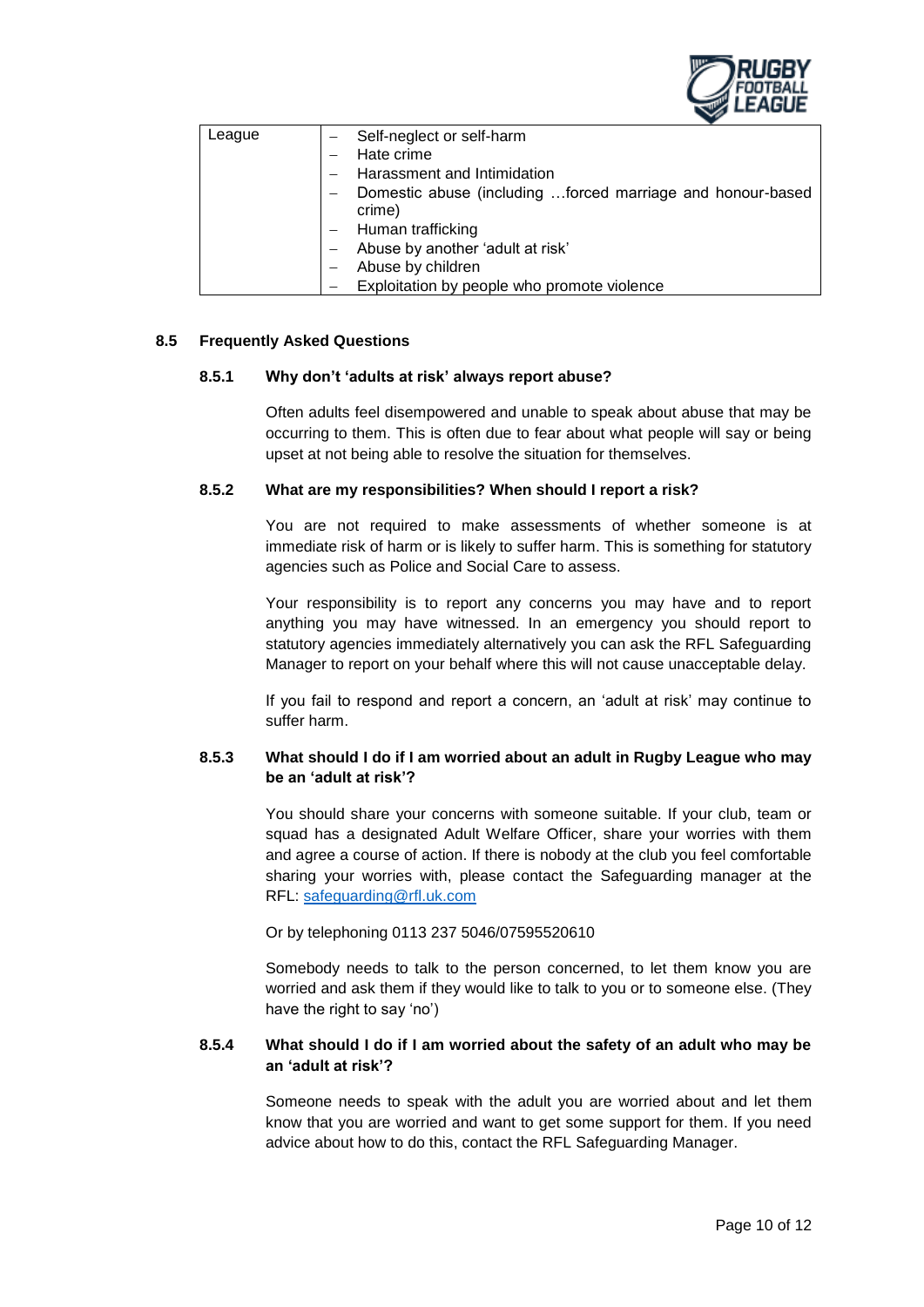

If you think anyone may be in danger, or that a crime may have been committed, do not hesitate to tell the police. If your team, club or squad has an identified Adult Welfare Officer, share your concerns with them or the Club Welfare Officer where appropriate. If they do not, please contact the RFL's lead officer for Safeguarding: email safeguarding email address for an initial discussion

When reporting any information, it is important to do so with sensitivity for the people involved and the person who may have raised the concern.

# **8.5.5 What should I do if they don't want me to tell anyone else or I don't have consent to report a problem?**

Please consider the following:

- Is the adult placing themselves at further risk of harm?
- Is someone else likely to get hurt?
- Has a criminal offence occurred? This includes: theft or burglary of items, physical abuse, sexual abuse, financial abuse or harassment.
- Is there suspicion that a crime has occurred?

If the answer to any of the questions above is 'yes' - then you can share without consent and need to share the information with the RFL Safeguarding Team and Police or Social Care. If in doubt you should always share the information with the RFL Safeguarding Team who will make the decision about whether it is appropriate to share the information with statutory services.

If you do not think they are at immediate risk of harm, you need to respect their right, as an adult, not to seek or accept help, unless you think they may not have the mental capacity to make this decision (see below).

Please remember: If somebody is in a position where they may be at risk of immediate harm, always contact the Police or Social Care.

# **8.5.6 What should I do if I have a concern about the well-being of an adult who may be an 'adult at risk'?**

Somebody needs to talk to them. Difficulties can often be easily resolved at this level. If you do not feel confident to do this, please contact the Adult Welfare Officer, if one is appointed, or the RFL Safeguarding Team who will be able to offer advice.

# **8.5.7 What if I do not think they are able to make sensible decisions about receiving help?**

If you think the adult may not have the mental capacity to make appropriate decisions about their situation you should seek the advice of local Social Care services or discuss the matter with the RFL Safeguarding Team, or where appointed, the Adult Welfare Officer.

## **8.5.8 What about adults who are not deemed 'at risk'?**

Where an adult does not meet the definition of 'at risk', either because they do not have a health or social care need, or it does not prevent them protecting themselves, then the matter should be dealt with as a complaint, but with